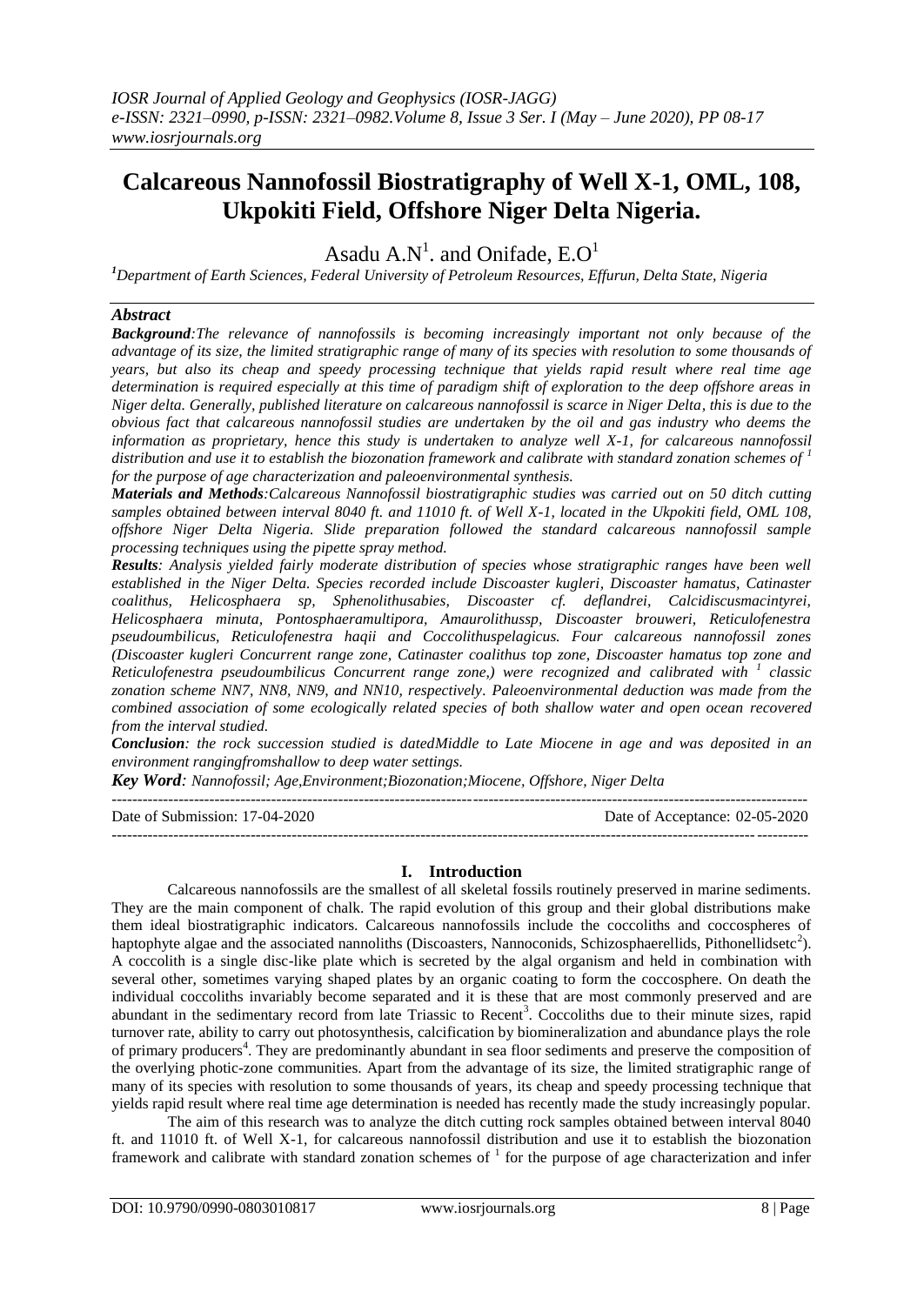the environment of deposition of the rock succession from the abundance and diversity peaks of the nannofossil species.

Well X -1 is located in the Ukpokiti field, OML 108, offshore Niger Delta Nigeria (figure 1). Slide preparation followed the standard calcareous nannofossil sample processing techniques. The pipette spray method was used for even spatial distribution on the slides.

Previous calcareous nannofossil studies:

Generally, most published literature on biostratigraphy of the Niger Delta, have focused on foraminifera and palynology due to the secrecy of oil companies in Nigeria who considers nannofossil information as proprietary, however a few calcareous nannofossil biostratigraphic studies of Niger Delta has been documented.<sup>5</sup> studied four deep water wells in Offshore Niger Delta and documented the calcareous nannofossil distribution as well as biozonation of the area. They recovered forty-two calcareous nannofossil species using the first and last datum appearances of the index fossils and also on their relative abundances and used it divide the wells into five zones and two sub-zones. Among the zones are *Catinaster coalitus* (zone NN8), *Discoaster hamatus* (zone NN9), *Discoaster loeblichi* etc. They used these zones to delineate the age from middle Miocene to early Pliocene.<sup>6</sup> studied nannofossils encountered from two deep offshore wells and subdivided it into eight zones and correlated the zones between the wells.<sup>7</sup> studied field  $XY-1$  in the Offshore Western Niger Delta area and carried out calcareous nannofossil biozonation, age dating as well as correlation of the five wells of the field. They recognized four zones: *Calcidiscuspremacintyrei* (zone NN6-NN7) and*Catinaster coalitus* (zone NN8). <sup>8</sup>, studied the Calcareous Nannofossil Biostratigraphy of Well 'K-2', Deep Offshore Niger Delta and recognized two major nannofossil zones: *Gephyrocapsacarribeanica* and *Gephyrocapsaparallela* corresponding with NN 19 and NN 18 and dated Pleistocene and Pliocene ages respectively.



**Fig 1:** Map of Nigeria showing the Location of the study Area.

<sup>9</sup> carried out a nannofossil biostratigraphic review XH-1 well from the deep-water offshore Niger Delta. In their report, 41 species of nannoplankton were identified and used to establish nannozones among which are; NN11 (CN10) and NN10 (CN9/CN8) zones of Late Miocene age. Three condensed sections associated with 5.8 Ma. 7.0 Ma. And 9.0 Ma. were also delineated.<sup>10</sup>, studied the Offshore Depobelt, Niger Delta to establish a nannofossil biozonation, age, and correlation across the studied interval. Calcareous nannofossils zones were established based on first and last occurrences of readily identifiable marker species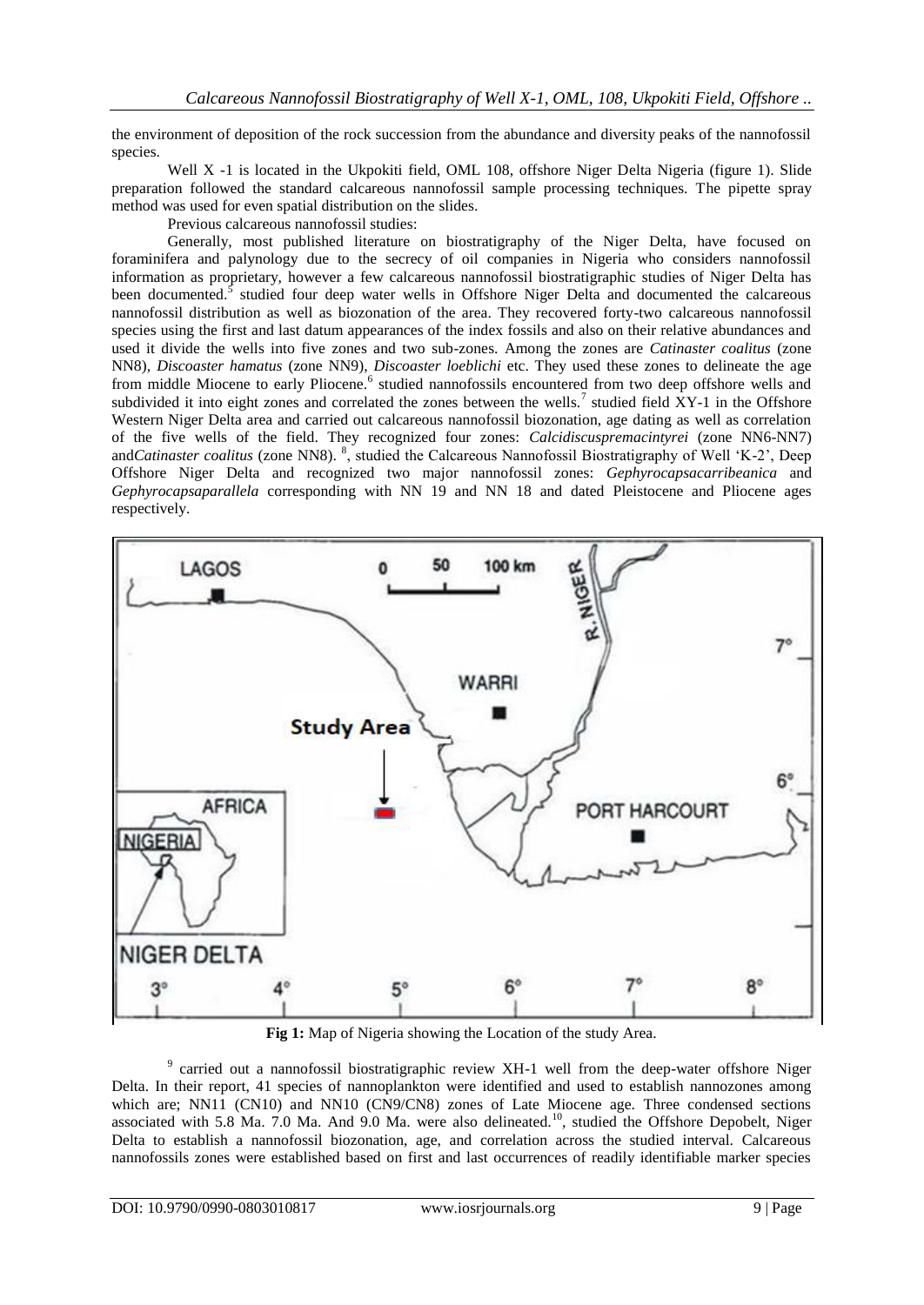and their relative abundances. The data set obtained, demonstrated that the zonation of the study wells ranges from NN15 through to NN5 zones dated Early Pliocene through to Middle Miocene in age.

Many other pioneering standard detailed calcareous nannofossil zonation schemes which are widely used to correlate rocks worldwide exist. <sup>1,11</sup>erected biozonation models for the entire Cenozoic. <sup>1</sup>recognised 25 Paleogene and 21 Neogene zones (NP/NN zones), codified Bukry"s 19 Paleogene and 15 Neogene zones (CP/CN zones) and also codified 20 Paleogene and 24 Neogene subzones. He aimed to establish a general framework for relative dating of open ocean sediments rather than producing the highest possible resolution. These two zonal systems are still widely used today. <sup>12</sup>based his study on the distribution and fluctuation pattern of calcareous nannofossils to delineate environmental changes that took place during the Oligocene in the Eastern Carpathians. He was able to recognize the cool and warm regimes associated with the nannoplankton distribution patterns**.** 

## Niger Delta Geology:

The Niger Delta province is located in the Gulf of Guinea, from where it extends through the entire Niger Delta Province <sup>13</sup>. It is situated between latitudes 4° N and 6°N as well as longitudes 3°E and 9°E. The onshore portion of the Niger delta is delineated by the geology of southern Nigeria and south-western Cameroon. The northern boundary is the Benin-flank which is an East-Northeast trending hinge line south of the West Africa basement massive. The North eastern boundary is defined by outcrops of the Cretaceous Abakiliki high and further south east by the Calabar flank which is a hinge line bounding the adjacent Precambrian (Figure 2). The offshore boundary of the Niger delta province is defined by the Cameroon volcanic line to the east and Dahomey Basin to the west. The province covers 300,000km<sup>2</sup>. The Niger Delta started to evolve in early Tertiary times when clastic river input increased <sup>13</sup>. Three main lithostratigraphic units which reflect a complex mixture of marine, fluvio- marine, littoral and deltaic plain environment are recognized and delineated in the Niger Delta (the Akata, Agbada and Benin Formations).

**The Akata Formation** is the basal sequence and it is characterized by uniform shale development and the shale is generally dark grey, with some sandy or silty shale at the upper part with plant remains and mica flakes. This marine shale forms the base of the sequence in each depobelt and range from Paleocene to Holocene in age. They crop out offshore in diapirs along the continental slope, and onshore in the north-eastern part of the delta, where they are known as the Imo Shale. The shale is about 600 m thick <sup>14</sup> and is the major source of hydrocarbon generation in the Niger Delta.Overlying the basal marine unit is the paralic **Agbada Formation**, which is made up of alternating sandstone, siltstone and shale. The percentage of sand increases upward while that of shale increases downward. This indicates a cyclic sequence of fluvial and marine deposits. This Formation extends throughout the Niger Delta subsurface and is the most explored unit. The age of Agbada Formation decreases from north to south, that is Eocene to possibly Recent. The Formation is about 4500 m thick <sup>14</sup> and contains hydrocarbon prospective sequences in the Niger Delta.**Benin Formation** is the topmost and most shallow part of the deltaic clastic wedge. According to, the Formation can be easily recognized based on its high sand percentage (70% -100%). This Formation has little shale intercalations at some horizons. This continental deposit has a thickness of about 200m with age of Oligocene in the north and becomes progressively younger southward.



**Fig 2:** Map showing the structural units of the Niger Delta<sup>15</sup>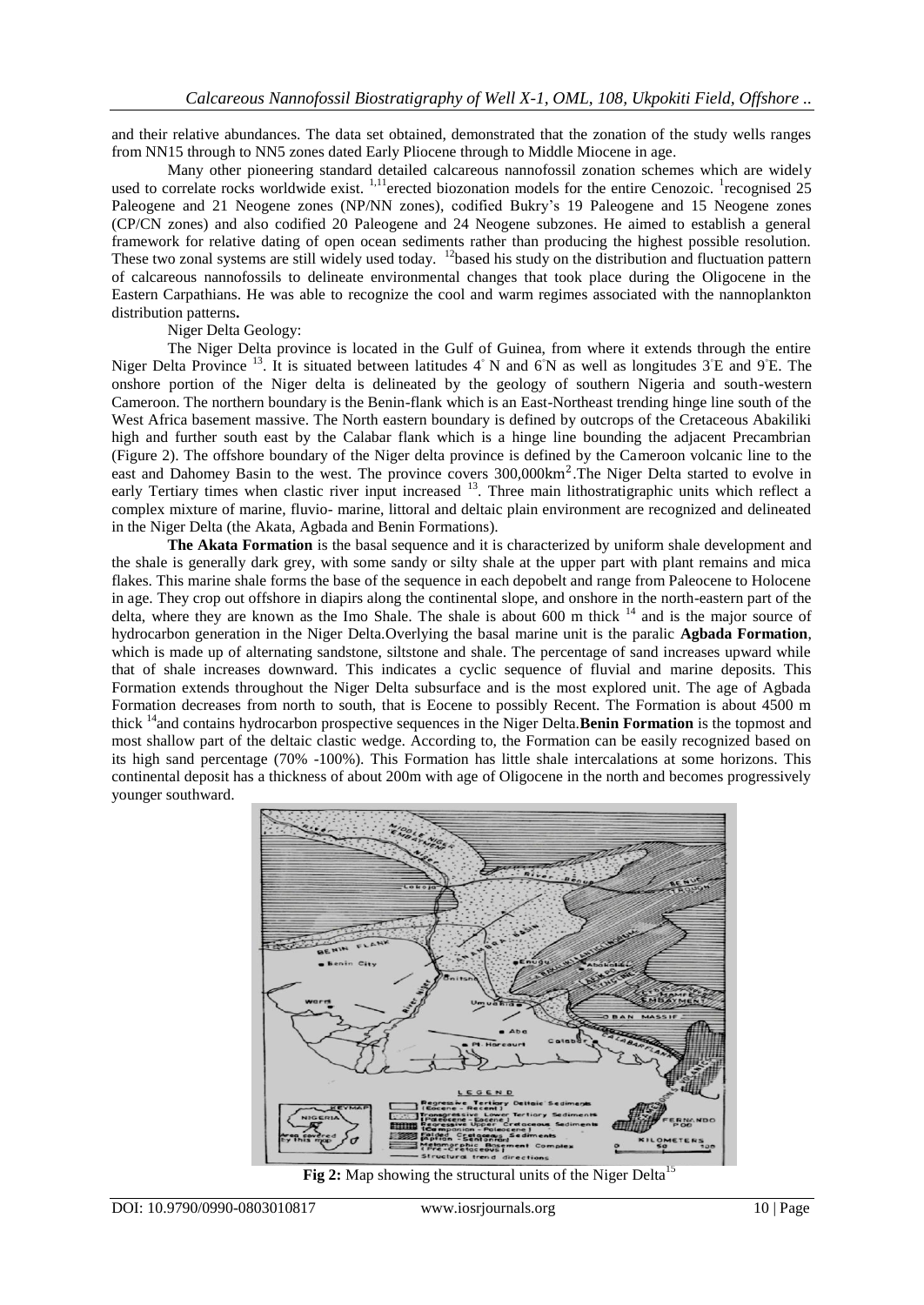# **II. Material and Methods**

A total of fifty (50) ditch cutting samples from Well X-1 were sampled from intervals 8,040ft and 11,011ft and subjected to standard calcareous Nano-fossil sample processing techniques using the pipette straw method. The most favorable lithologies for Nannofossil are shale, marl and chalk, but muddy sand and silt can often contain good assemblages.

Analytical procedure:

Step1: Cleaning and labelling of apparatus: All dishes (beakers, test tubes, stirring rod and pipette) for the experiments were thoroughly rinsed in 10% hydrochloric acid, washed and rinsed with distilled water to avoid contamination and samples serially arranged with well name and their corresponding depths.

Step 2: Grinding of samples: About 1-2g of samples was grounded to a fine powder using a mortar and pestle (oil stained samples are soaked in freshly boiled calgon solution before treatment).

Step 3: Soaking of samples: The finely grounded samples were soaked in 25ml of freshly boiled distilled water in a 100ml beaker overnight.

Step 4: Mounting on cover slips: The suspension was thoroughly mixed and allowed to settle for 10 seconds, pipetted from half way down the tube and gently spread on a 22mm square cover slip on a hot plate of not more than temperature of  $40^{\circ}$ C. The ideal slide contains particles sizes range between 0 and 30 $\mu$ m with an even spatial distribution throughout the slide to allow for easy identification and location of nannofossils. For this research the pipette spray method was used.

Step 5: Mounting on microscope glass slide: Two drops of the Norland optical adhesives were placed on a glass microscope slide (one for each cover slip) and the cover slips were then inverted and placed on top of the Canada balsam (the centrifuged cover slip should be nearest the slide label). The slides were transferred to a hotplate (with the temperature at approximately  $200^{\circ}$  C). The cover slips were gently pressed down to achieve even spread of the Norland adhesive under cover slips to expel air bubbles and then left on the hotplate for one hour after which it was removed and cleaned.

Step 6: cleaning of slides: All excess Canada balsam was removed from the slides with acetone and by methanol.

Calcareous Nannofossil slides were observed under a MEIJI MX9300 polarizing light microscope (with gypsum plate which shows birefringence). Species were identified and detailed abundance counts of the assemblages present at each depth were made at x1000 magnification.

# **III. Result**

The result of the Nannofossil analysis of the Well X-1 is presented in figure 3. Calcareous nannofossil assemblage over the interval studied is generally rich and diverse. Species recorded include *Discoaster kugleri, Discoaster hamatus, Catinaster coalithus, Helicosphaera sp, Sphenolithusabies, Discoaster cf. deflandrei, Calcidiscusmacintyrei, Helicosphaera minuta, Pontosphaeramultipora, Amaurolithussp, Discoaster brouweri, Reticulofenestra pseudoumbilicus, Reticulofenestra haqii*and*Coccolithuspelagicus* (figure 3).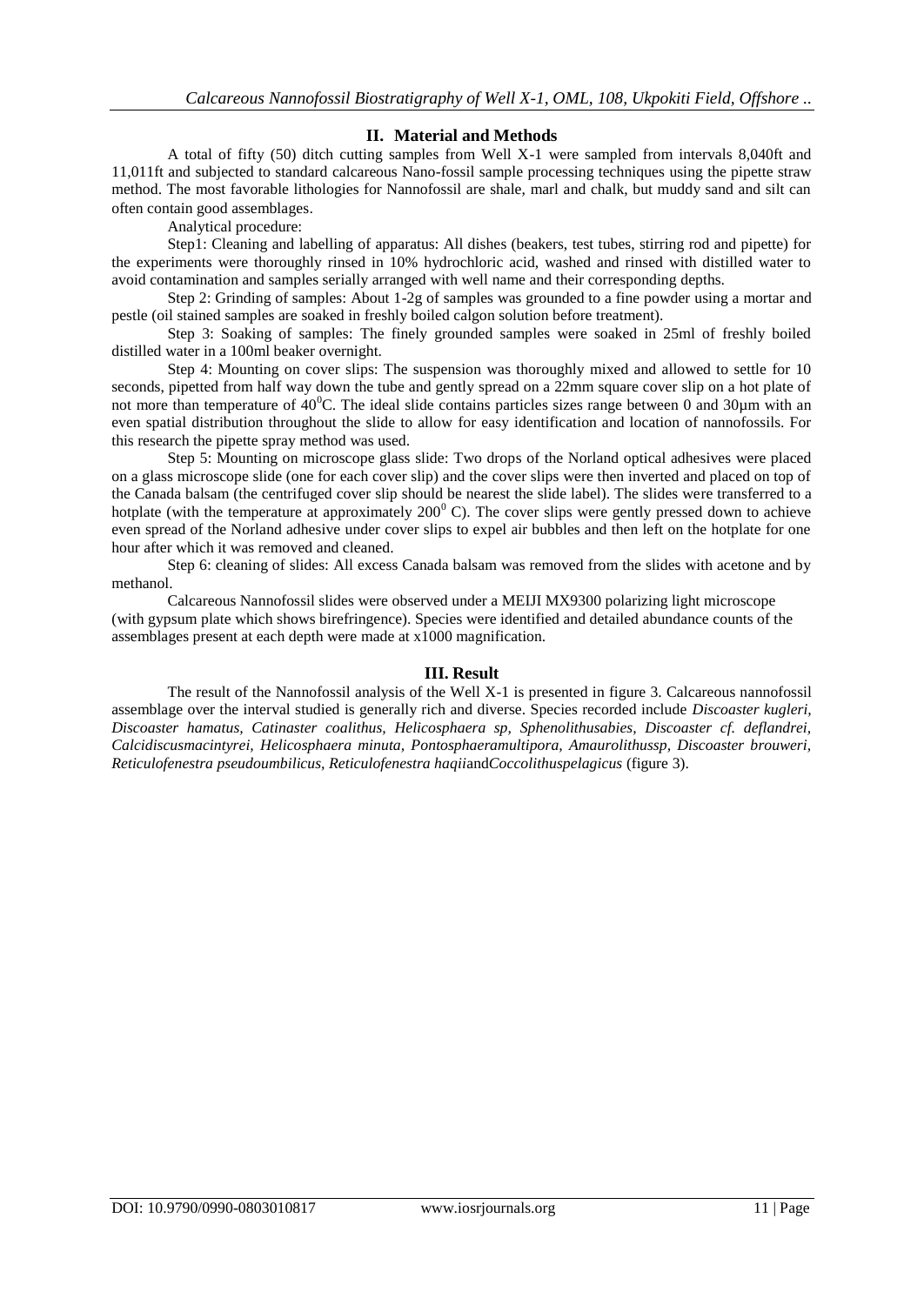

**Figure 3: Calcareous Nannofossil distribution, abundance and diversity chart and nannofossil zones in well X-1**

The calcareous nannofossil zonation of this samples was guided by the works of 1,11 while the estimation of the age was done using the Geomagnetic Polarity Time Scale (GPTS) of 16 (figure 4). Though the species distribution is fairly moderate in the well, species whose stratigraphic distributions have been well established in the Niger Delta were recovered and calibrated with 1 scheme for the purpose of zonation and age characterization in this study. The zones were recognized based on the important calcareous nannofossil bioevents such as the Base and Top chronostratigraphic significant signals denotingthe stratigraphic lowest and highest occurrences of taxa which corresponds to first Downhole Occurrence (FDO) and Last Downhole Occurrence (LDO) of calcareous nannofossil marker species respectively. Base common (Bc) and top common (Tc) occurrence were also used in cases where the absolutely lowest or highest occurrences were considered to provide a less reliable biostratigraphic information when compared to the base and top of the continuous occurrences of the taxon at higher abundances. The summary of the Biohorizons used to define the biozones and the estimated age is presented in table, 1. Calcareous Nannofossil presence, abundance and diversity peaks were also used to decipher the paleoenvironment of deposition (figure 3).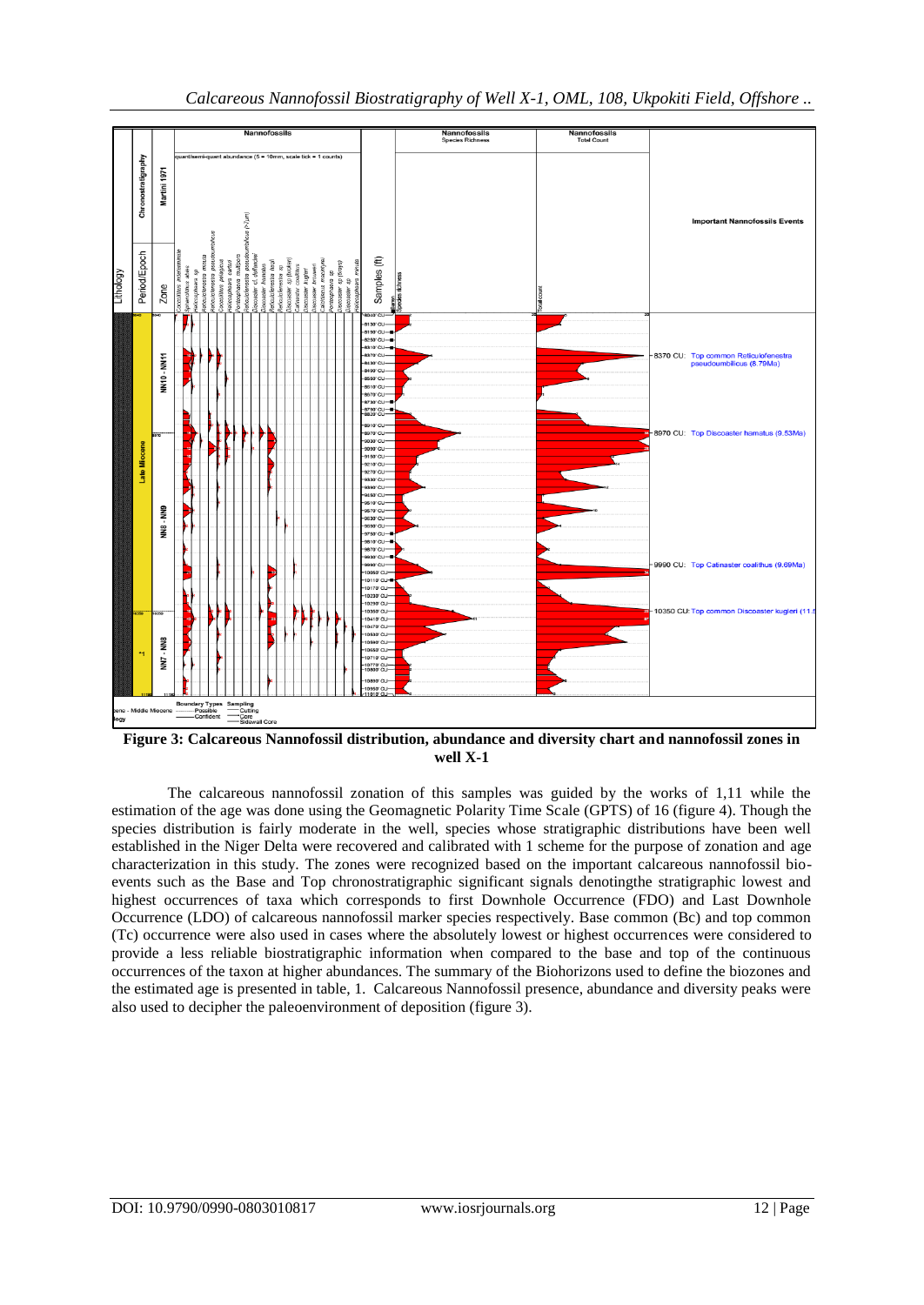

**Figure 4: Biozones and Biohorizons in Comparism with biozonations of 1,11 and the Geomagnetic Polarity Time Scale (GPTS) of <sup>16</sup> .**

# **IV. Discussion**

**Calcareous Nannofossil Zonation (**from the youngest to oldest**):**

Nannofossil Zone XN5 : *Sphenolithusabies*Concurrent range zone

Interval: 8040 – 8370 ft.

 $<sup>1</sup>$  Code: NN10</sup>

Age: Late Miocene

Definition of the biozone: this zone is defined at the top by the last downhole occurrences of *Sphenolithusabies* and *Helicosphaera* spat 8040 ft which is the top of the studied section while the baseis the same as the top of Reticulofenestra pseudoumbilicus zone XN4. This zone compares well withCN8b of<sup>11</sup> and NN10 of<sup>1</sup>, therefore indicating a late Miocene (Tortonian) age estimated at 8.2 Ma.

# **Nannofossil Zone XN4 :** *Reticulofenestra pseudoumbilicus* **Concurrent range zone**

Interval: 8370 – 8970 ft.

 ${}^{1}$ Code: NN10

Age: Late Miocene

Definition of the biozone: The interval zone is characterized by the top common occurrence of *Reticulofenestra pseudoumbilicus* and top *Reticulofenestra minuta,* at 8370ft., other nannofossil species recorded at this horizon include *Helicosphaera sp, Sphenolithusabies* and the lower limit is marked by the stratigraphic top of *Discoaster hamatus* top zone at 8,970ft.

Remarks : This Interval recorded fairly good recovery of nannofossil species and Comparism with the standard zonation scheme of  $<sup>1</sup>$ , NN10 indicates a Late Miocene age for the top of the interval estimated at 8.7Ma.</sup>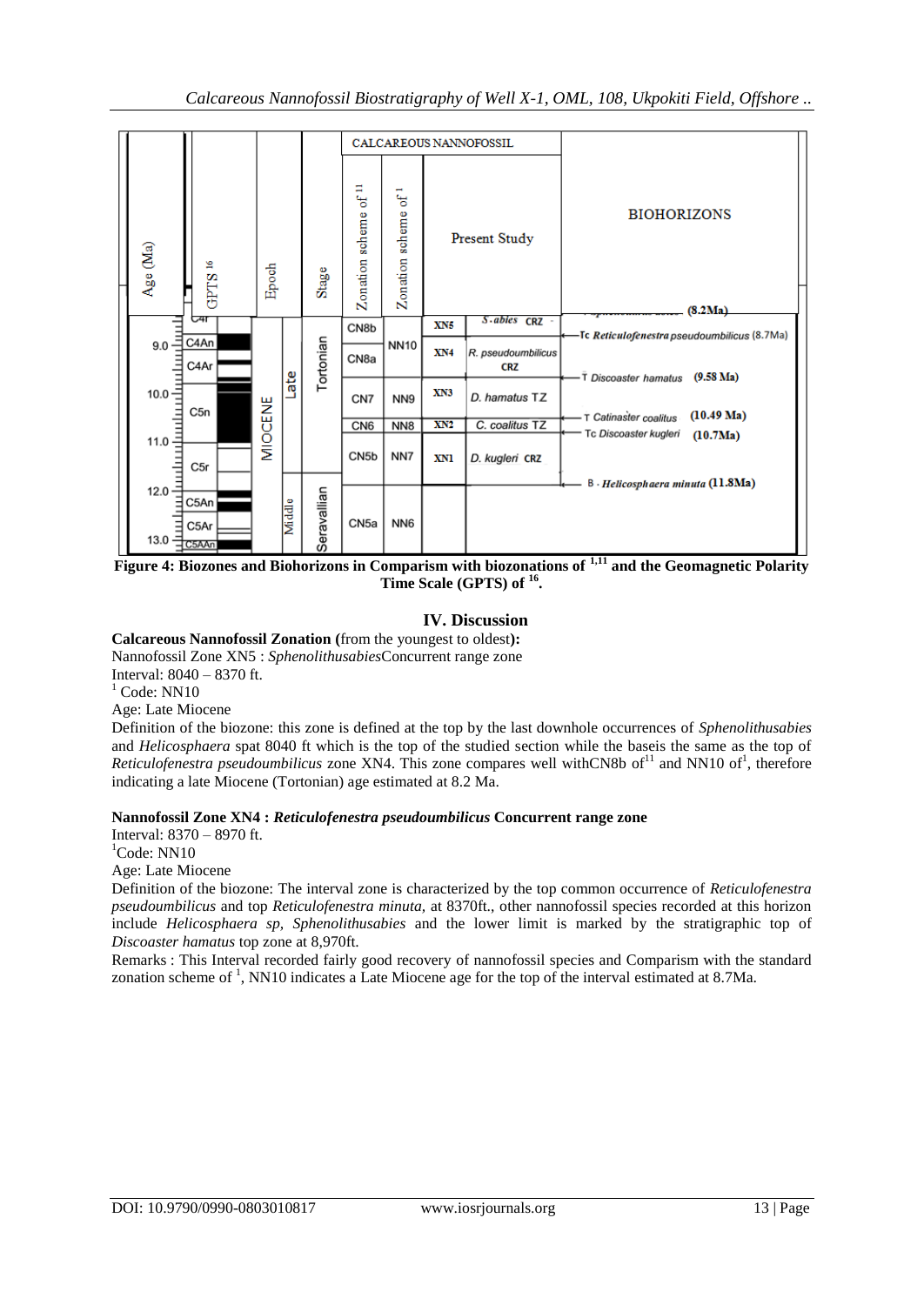| Epoch                                    | Marker Taxon<br>for Base of<br>Zone     | Type of<br>Event            | Marker Taxon<br>for Top of Zone     | Type of<br>Event            |                      | <b>Biozones</b>                           | <sup>1</sup> Codes<br>(Adopte<br>d for this<br>study) | Estimated<br>Age of The<br>Biohorizon<br>$\mathbf{s}$ | Dept<br>h(Ft)<br>8040 |
|------------------------------------------|-----------------------------------------|-----------------------------|-------------------------------------|-----------------------------|----------------------|-------------------------------------------|-------------------------------------------------------|-------------------------------------------------------|-----------------------|
|                                          | Reticulofenestra<br>pseudoumbilicu<br>S | Top                         | Sphenolithusabie<br>S               | <b>LDO</b>                  | XN<br>5              | Sphenolithusabies(CRZ                     | NN10                                                  | 8.6 Ma                                                | 8370                  |
| Late Miocene                             | <b>Discoaster</b><br>hamatus            | Top                         | Reticulofenestra<br>pseudoumbilicus | Top<br>commo<br>$\mathbf n$ | XN<br>$\overline{4}$ | Reticulofenestra<br>pseudoumbilicus (CRZ) |                                                       | 9.58Ma Ma                                             | 8970                  |
|                                          | Catinaster<br>coalithus                 | Top                         | <b>Discoaster</b><br>hamatus        | Top                         | XN<br>3              | Discoaster hamatus<br>(TZ)                | NN <sub>9</sub>                                       | 10.49 Ma                                              | 9990                  |
|                                          | <b>Discoaster</b><br>kugleri            | Top<br>commo<br>$\mathbf n$ | Catinaster<br>coalithus             | Top                         | XN<br>$\mathfrak{2}$ | Catinaster coalithus<br>(TZ)              | NN <sub>8</sub>                                       | 10.7Ma                                                | 1035<br>$\Omega$      |
| Middle - Late<br>Miocene                 | <b>Discoaster</b><br>hamatus            | Base                        | <b>Discoaster</b><br>kugleri        | Top<br>commo<br>$\mathbf n$ | XN<br>$\mathbf{1}$   | <b>Discoaster</b><br>kugleri(CRZ)         | NN7                                                   | 11.6 Ma                                               | 1101<br>$\Omega$      |
| TRZ: Concurrent Range Zone, TZ: Top Zone |                                         |                             |                                     |                             |                      |                                           |                                                       |                                                       |                       |

# **Table 1: summary of the Biohorizons Used for the Definition of the Biozones in well X -1.**

# **Nannofossil Zone XN3** *Discoaster hamatus* **Top zone:**

Interval: 8,970 – 9,990ft.

Age: Late Miocene

 $<sup>1</sup>$  Code: NN9.</sup>

Definition of the biozone: This interval zone is defined at the top by the top *Discoaster hamatus* at 8,970ft. and Top *Catinaster coalithus* at 9,990ft.

The *Discoaster hamatus* Top zone has moderately good recovery of nannofossil species. The observed increase in abundance and diversity of nannofossil species between 8,880ft and 9,120ft could possibly mean that this interval is a condensed section. Some important nannofossil taxa that recorded include: *Catinaster coalithus, Discoaster hamatus, Helicosphaera* sp*, Sphenolithusabies, Reticulofenestra haqii, Reticulofenestra minuta, Pontosphaeramultipora, Reticulofenestra pseudoumbilicus, and Coccolithuspelagicus.* This zone compares well with zone NN9 of  $\overline{1}$ , zonation scheme therefore indicates a late Miocene age estimated at 9.58 Ma at the top.

# **Nannofossil Zone XN2 :** *Catinaster coalithus* **Top zone**Interval: 9,990ft – 10,350.

Age: Late Miocene

 $1 \text{ Code}$ : NN8

Definition of the biozone: This interval zone is defined at the top by the top *Catinaster coalithus* at 9,990ft*.* and at the base by the top common occurrence of *Discoaster kugleri*at 10,350ft. A diversity peak is also recorded between 9,990ft and 1,110ft with *Discoaster hamatus* and *Sphenolithusabies* having the major contribution to the calcareous nannofossil population at this interval. Other species in association include *Reticulofenestra pseudoumbilicus* and *Reticulofenestra haqii*. This zone correlates well with <sup>1</sup> NN8 zone therefore dated Late Miocene, estimated at the top of the zone at 10.49Ma.

**Nannofossil Zone XN1 :** *Discoaster kugleri***Concurrent range zone**

Interval: 10,380 – 11,010 ft. Age: Middle - Late Miocene  $<sup>1</sup>$  Code: NN7</sup>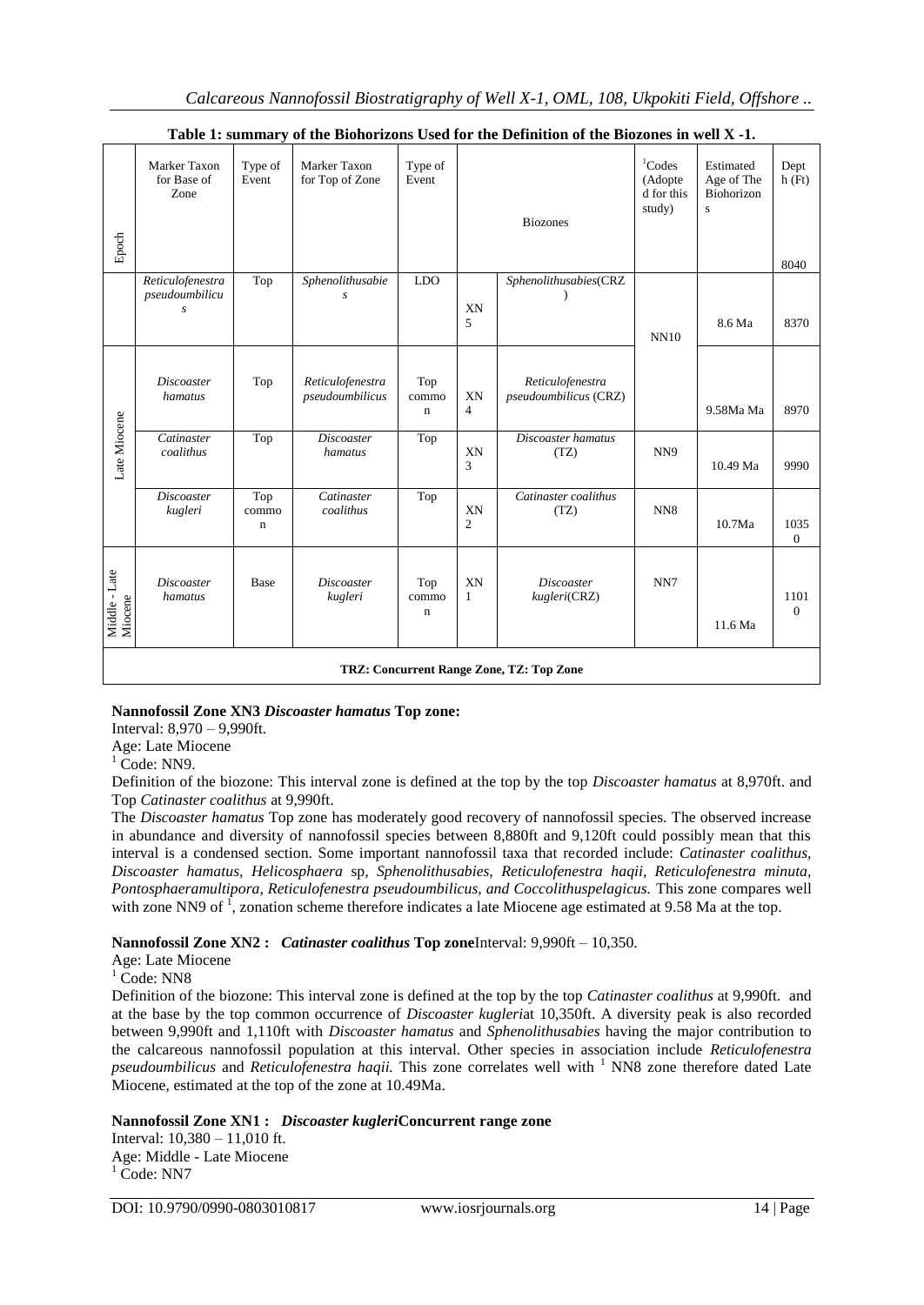Interval age was based on Top common *Discoaster kugleri* at 10,380ft estimated at 10.7Ma. Interval characterized by sparse to fairly good recovery of nannofossil species. The observed increase in abundance and diversity of nannofossil species between 10,380ft and 10,530ft shows that this interval could possibly be a condensed section. Some important nannofossil taxa that characterized this interval include*: Discoaster kugleri, Catinaster coalithus, Discoaster hamatus, Helicosphaera sp, Sphenolithusabies, Reticulofenestra haqii, Reticulofenestra minuta, Pontosphaeramultipora, Discoaster cf. deflandrei, Calcidiscusmacintyrei, Discoasterbrouweri, Reticulofenestra pseudoumbilicus, and Coccolithuspelagicus.* The lower limit of this zone is tentatively placed at terminal depth (TD) 11,010ft. Correlation of the *Discoaster kugleri*Concurrent range zone with<sup>1</sup>, NN7, zone indicates an age not older than middle Miocene, and the age at the base is estimated at 11.6Ma.

## **Paleoenvironmental Synthesis:**

### Interval 8,040 – 11,010 ft: Shallow to Deep Marine setting:

Although Coccolithophorids do not give a clear indication of depth of deposition of the sediments in which they are found due to planktic mode of life (they however survive transport into greater depths by turbidity currents<sup>17</sup>, some of them are known to be environmentally controlled. Paleoenvironmental deductions over the analyzed interval were based primarily on presence, abundance and diversity of some recovered calcareous nannofosil species. Warm water indicators species which preferentially occupy shallower water areas recovered in the studied section are *Helicosphaera carteri, Helicosphaera minuta, Helicosphaera* sp, and *Sphenolithusabies*. Diverse species of discoasters which occupy relatively deeper water are also recorded in the studied section. This include *Discoaster hamatus*, *Discoasterbrouweri,Discoaster cf. deflandrei* and *Discoaster kugleri*. The combined association of these forms allows the interpretation of depositional environment ranging from shallow marine to deep marine setting to be inferred for the interval studied.

## **V. Conclusion**

In conclusion, the studied interval  $(8040 - 11010 \text{ ft})$  of well X -1, range in age from Middle to Late Miocene as deduced from the Comparism between the biozones of<sup>1</sup>, NN7 – NN10,zones. The presence, abundance diversity and the combination of ecological groups of both shallow and open ocean nannofossils species recovered was used in deciphering the paleoenvironment from shallow to deep marine setting.

Plate 1 (photomicrographs)

- 1. *Reticulofenestra pseudoumbilicus*
- 2. *Reticulofenestra pseudoumbilicus >7µm*
- 3. *Reticulofenestra pseudoumbilicus >7µm*
- 4. *Reticulofenestra haqii*
- 5. *Reticulofenestra haqii*
- 6. *Reticulofenestra haqii*
- 7. *Helicosphaera cateri*
- 8. *Discoaster kugleri*
- 9. *Discoaster kugleri*
- 10. *Discoaster Cfdeflandrei*
- 11. *Discoaster hamatus*
- 12. *Discoaster hamatus*
- 13. *Discoaster brouweri*
- 14. *Catinaster coalithus*
- 15. *Catinaster coalithus*
- 16. *Catinaster coalithus*
- 17. *Catinaster coalithus*
- 18. *Catinaster coalithus*
- 19. *Catinaster Sp*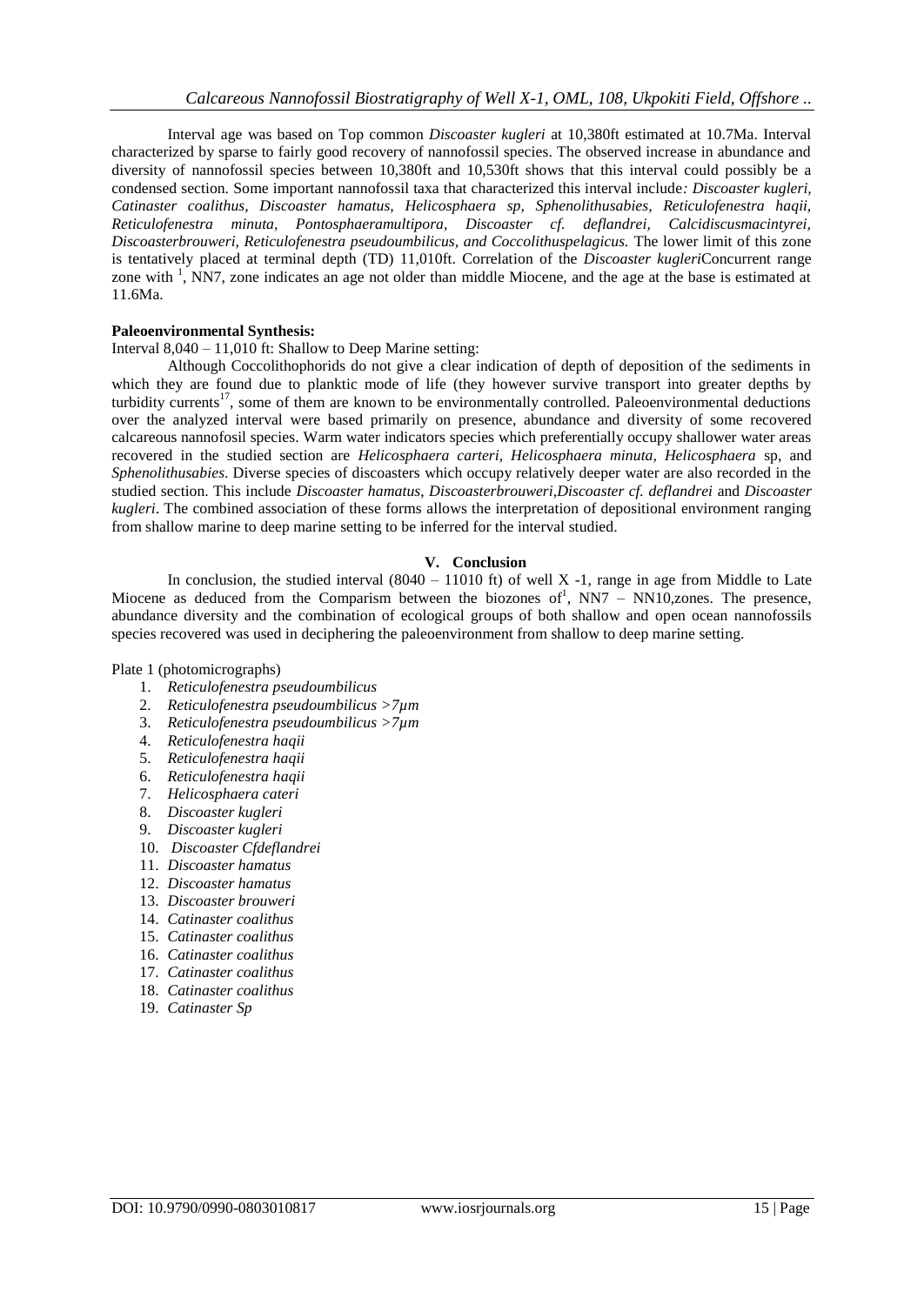

# Plate 1

#### **References**

- [1]. Martini, E. (1971): Standard Tertiary and Quarternary calcareous nannoplankton zonation. In :*Farinacci (Editor), Proceedings II Planktonic Conference, Roma,* 1970, 2 : 739 – 785.
- [2]. Tappan, H., 1980. The paleobiology of plant protist.W.H Freeman and company, San Francisco, USA, XXIV+1028P
- [3]. Bowen, G. J., Beerling D.J., Koch, P.L., James C. Zachos, J.C., and Quattlebaum, T., 2004 A humid climate state during the Palaeocene/Eocene thermal maximum. Nature Vol 432,21–230
- [4]. Winter, A. and Siesser, W.G. (1994). Coccolithophores. Cambridge, Cambridge University Press, 242p.8.
- [5]. Ajayi, E., & Okosun, E. (2014). Calcareous Nannofossil Biostratigraphy of A, B, C, D Wells Offshore Niger Delta, Nigeria. *Earth Science Research Vol. 3, No 1*, 108-123.
- [6]. Ojo, E.A., Fadiya, L.S., and Ehinola, O. A., 2009. Biozonation and correlation of BDX-1 and BDX-2 wells of deep offshore Niger Delta using calcareous nannofossils. Search and Discovery Article (AAPG), no. 50194, 8 pp. 2009.
- **[7].** Obaje, S.O., Okosun, E.A., 2013. Taxonomic notes on discoasters and catinasters from tomboy field, offshore western Niger delta, Nigeria. Int. J. Sci. Technol. 2 (11), 810-813.
- [8]. Adetola S.O., 2014. Calcareous Nannofossil Biostratigraphic Analysis of Well "K-2", Deep Offshore Niger Delta, Nigeria. Advances in Research 2(12): 696-711.
- [9]. Boboye, O.A., Fowora, O., 2007. Biostratigraphic study of the calcareous nannofossil of well XH-1, deep offshore, Niger Delta, Nigeria. J. Min. Geol. 43 (2), 175e186.
- [10]. Okewale A.O and Omoboriowo, A.O., 2017. Application of calcareous nannofossil to petroleum exploration: a case study of offshore Niger Delta. International journal of scientific engineering and science, volume 1, issue 6, p. 26 – 41.
- [11]. Okada, H. and Bukry, D., 1980. "Supplementary Modification and Introduction of code numbers to Low Latitude Coccolith Biostratigraphic Zonation", *J, Marine Micropaleontology*, Vol.5, pp.321-325.
- [12]. Melinte, M. (2005). Oligocene Paleoenvironmental Changes in the Romanian Carpathians, Revealed by Calcareous Nannofossils. *Studia Geologica Polonica, Vol 124*, 341-352.
- [13]. Doust, H., and Omatsola, E. 1990. Divergent and Passive Margins Basins. *American Association of Petroleum Geologist Memoir*, pp.239-248.
- [14]. Kulke, H., 1995**.** Nigeria, *in,* Kulke.H., ed., Regional Petroleum Geology of the World. Part II: Africa, America, Australia and Antarctica: Berlin, GebriiderBorntraeger, P. 143172.
- [15]. Short, K. C., and Stauble, A.J., 1967. Outline of geology of Niger Delta: American Association of PetroleumGeologists Bulletin, v.